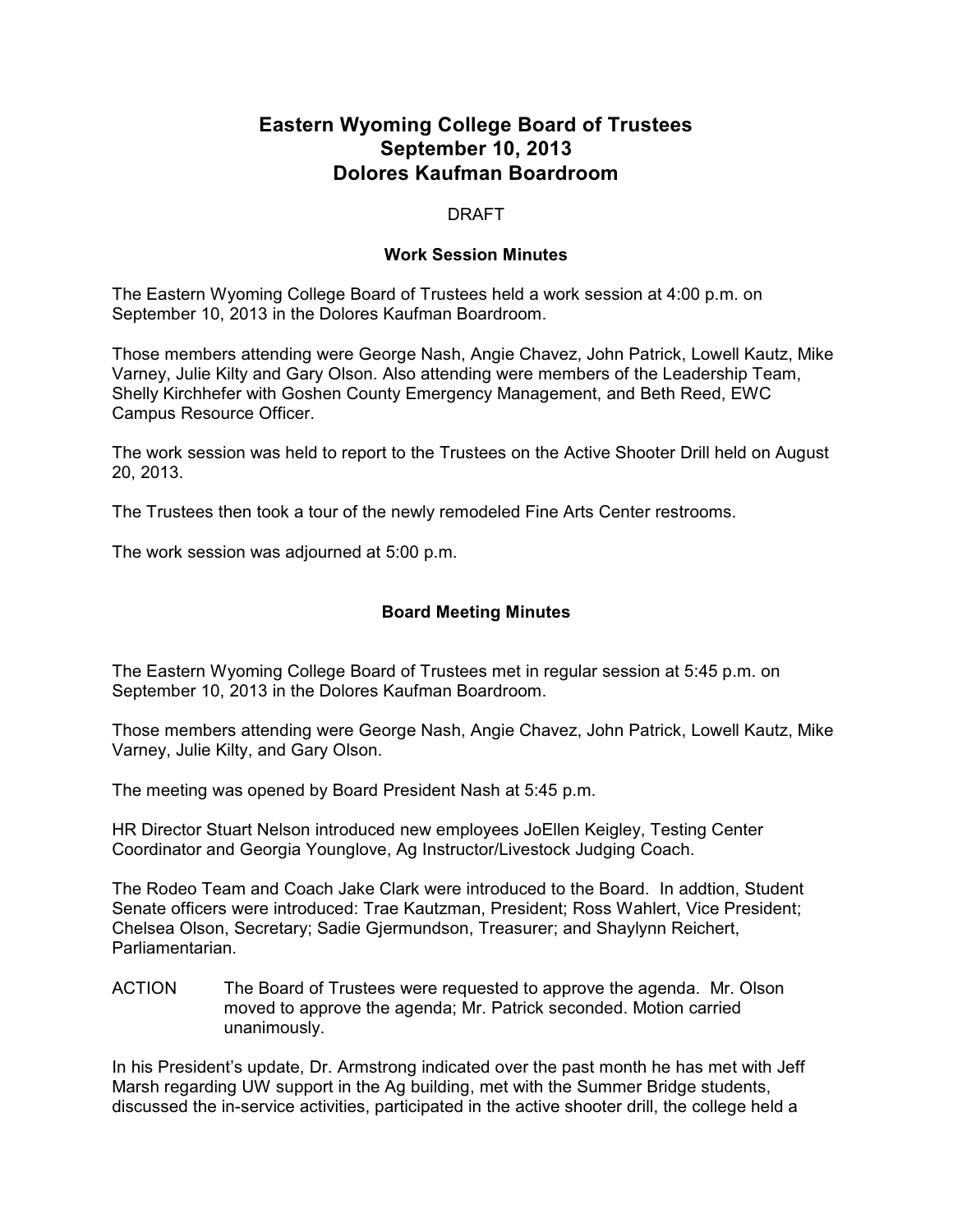civility workshop, was invited to join the Urban Systems group and attended the first meeting, hosted "coffee break" for faculty and staff during in-service week, participated in the Undersecretary of Education Martha Kanter's web conference, continued working with Complete College Wyoming, attended the Foundation and Foundation Finance Committee meetings, was invited to attend Leland Vetter's welding class, participated in the Joint Powers Board meeting with Ron Laher and Gary Olson, attended the audit exit meeting and was very pleased with the outcome of the audit, attended the Goshen County Economic Development Corporation board meeting, and have been appointed to the Wyoming Workforce Development Council which will be meeting in Saratoga Sept 12-13.

- ACTION The consent agenda was considered by the Board. Mr. Varney moved and Mrs. Chavez seconded the motion to approve the consent agenda, which included the minutes from the August 13, 2013 meeting and executive session and the subcontract award between the University of Wyoming and EWC for the Wyoming IdeA networks for Biomedical Research Excellence Grant. The motion was unanimously passed.
- ACTION Mr. Laher presented the financial report. In addition, Mr. Jarvis reported on the construction projects and Mr. Woods reported on the Douglas Building. Mr. Varney moved to approve the financial report, as presented. Ms. Kilty seconded and the motion was unanimously passed.
- ACTION Dr. Ludwig noted that at the June, July, and August board meetings the Board had the opportunity to review the Social Science Cluster, the Science Cluster and Pre-Professional, and the Adult Basic Education programs and request the Board accept the instructional program reviews at this time. Mr. Patrick moved accept the 2013 instructional program reviews, as presented. Mr. Olson seconded. The motion carried unanimously.
- ACTION Mr. Nelson requested the Trustees approve the appointment of Marilyn Cotant to the position of ETSS grant coordinator. He noted Mrs. Cotant brings a wealth of knowledge and experience to the position. Ms. Kilty moved to approve the appointment of Marilyn Cotant to the position of ETSS grant coordinator; Mr. Kautz seconded. Motion carried unanimously.

Updates were provided by the offices of College Relations, Human Resources, Institutional Development, Learning and Student Services.

Dr. Ludwig presented the On-campus Day 1 Enrollment Report which indicated the on-campus headcount on the first day of classes showed a 7.4% increase compared to Fall 2012. Full-time headcount was up 37 students, and part-time headcount was up 8 students for a total increase of 45 students. The number of first-time, full-time was up 30 students; and the number of firsttime, part-time was up 8 students for a total increase of 38 first-time students. The number of previously enrolled, full-time was up 7 students and part-time was unchanged. Full-time student headcount was 2 students below the five-year average and part-time student headcount was 12 students below the five-year average. Total headcount was 14 students below the five-year average. The on-campus first day full time equivalency (FTE) showed an increase of 60.00 FTE compared to Fall 2012. The Fall 2013 first day FTE was 10.15 above the five-year average.